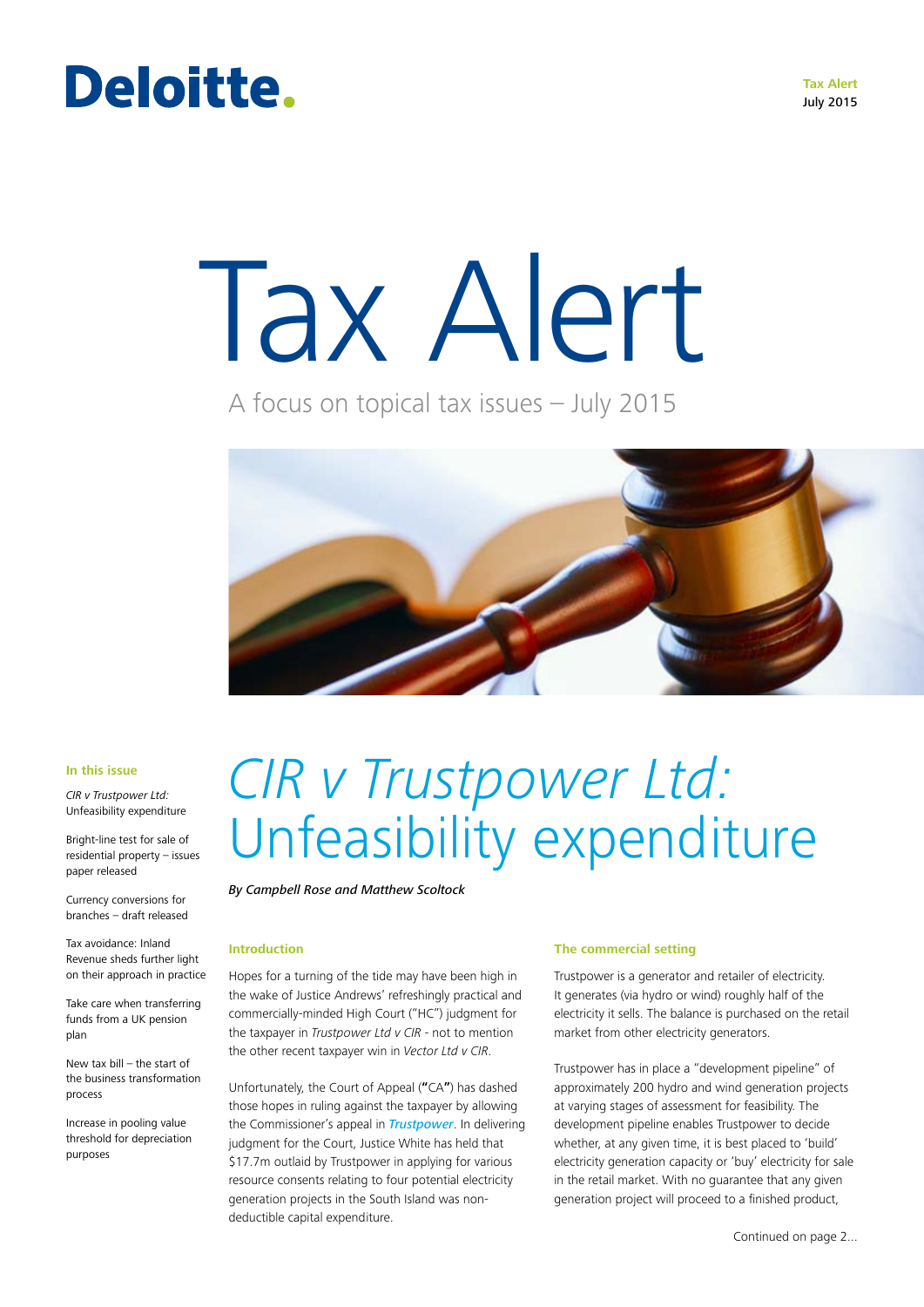

Campbell Rose Partner +64 9 303 0990 camrose@deloitte.co.nz



Matthew Scoltock Senior Consultant +64 9 303 0823 mscoltock@deloitte.co.nz

Trustpower's development pipeline provides a means to explore the viability of electricity generation or  $-$  as one Trustpower witness put it in the  $HC -$  to "invest in a chance".

### **The legal issues**

From 2006 to 2008, Trustpower claimed as deductible \$17.7m of expenditure relating to its application for various consents in respect of four potential generation projects in the development pipeline. This was on the basis that:

- 1. The expenditure did not procure 'stand-alone' assets and was therefore deductible feasibility expenditure. This was indistinguishable from recurring operational expenditure for the purpose of sourcing electricity for resale (i.e. a 'cost of goods sold' characterisation).
- 2. Even if the consents could be regarded as standalone assets, they were held on revenue account and the expenditure incurred in acquiring them was therefore deductible.

Conversely, the Commissioner submitted that:

- 1. The consents (with the exception of the landuse consents that had unlimited lives) were "depreciable intangible property" in terms of the Income Tax Act 2007 (the "Act") so that the expenditure incurred in acquiring them was on capital account (but depreciation deductions could be claimed once the consents were "available for use" by Trustpower).
- 2. In any event, the costs were non-deductible capital expenditure.

#### **The CA's judgment – capital vs revenue account**

The CA dismissed the Commissioner's first submission as an incorrect interpretation of the Act. Justice White considered the scheme of the Act clearly contemplated that – although the relevant consents were specifically included in the schedule 14 list of "depreciable intangible property" – this did not prevent their cost instead (in appropriate circumstances) being deductible up-front on revenue account.

The CA therefore saw the first question for its consideration not as whether the general permission for deductibility had been satisfied, but, rather, 'whether the expenditure was on account of capital or revenue'. If Trustpower's expenditure was on revenue account, it would be deductible under the general permission and the depreciation regime therefore could not apply.

In considering that first question, the CA traversed well-established case law principles focusing on whether expenditure has created, acquired or enlarged the business structure within which income is earned; or whether it is a cost of earning income or of incomeearning operations<sup>1</sup>. The question depended on what the expenditure was intended to achieve from a practical or business point of view, rather than a legalistic examination of the rights involved<sup>2</sup>.

Within that framework, the CA held that:

*"… the expenditure was incurred for the purpose of enabling Trustpower to extend or expand its electricity generation business … The "development pipeline" was a means of determining the viability, feasibility, and costs of building new generation capacity. In the words of Dixon J in Hallstroms, new generation capacity related to the acquisition of the means of production by extending the business organisation. From a practical and business point of view, the expenditure was calculated to effect the extension or expansion of Trustpower's business structure … The fact that Trustpower may not have made its build or buy decision to commit to proceed with the projects before the expenditure was incurred is irrelevant. Like all the expenditure in the development pipeline, it was incurred for the purpose of possible future capital projects … Determined objectively, there was a sufficient connection between the expenditure and capital."*

The CA found that the role of the consents in moving generation projects along the development pipeline – which was central to the HC's view that the expenditure was revenue in nature – confirmed that the expenditure was truly intended to extend or expand Trustpower's business. This meant that the expenditure was therefore capital/non-deductible.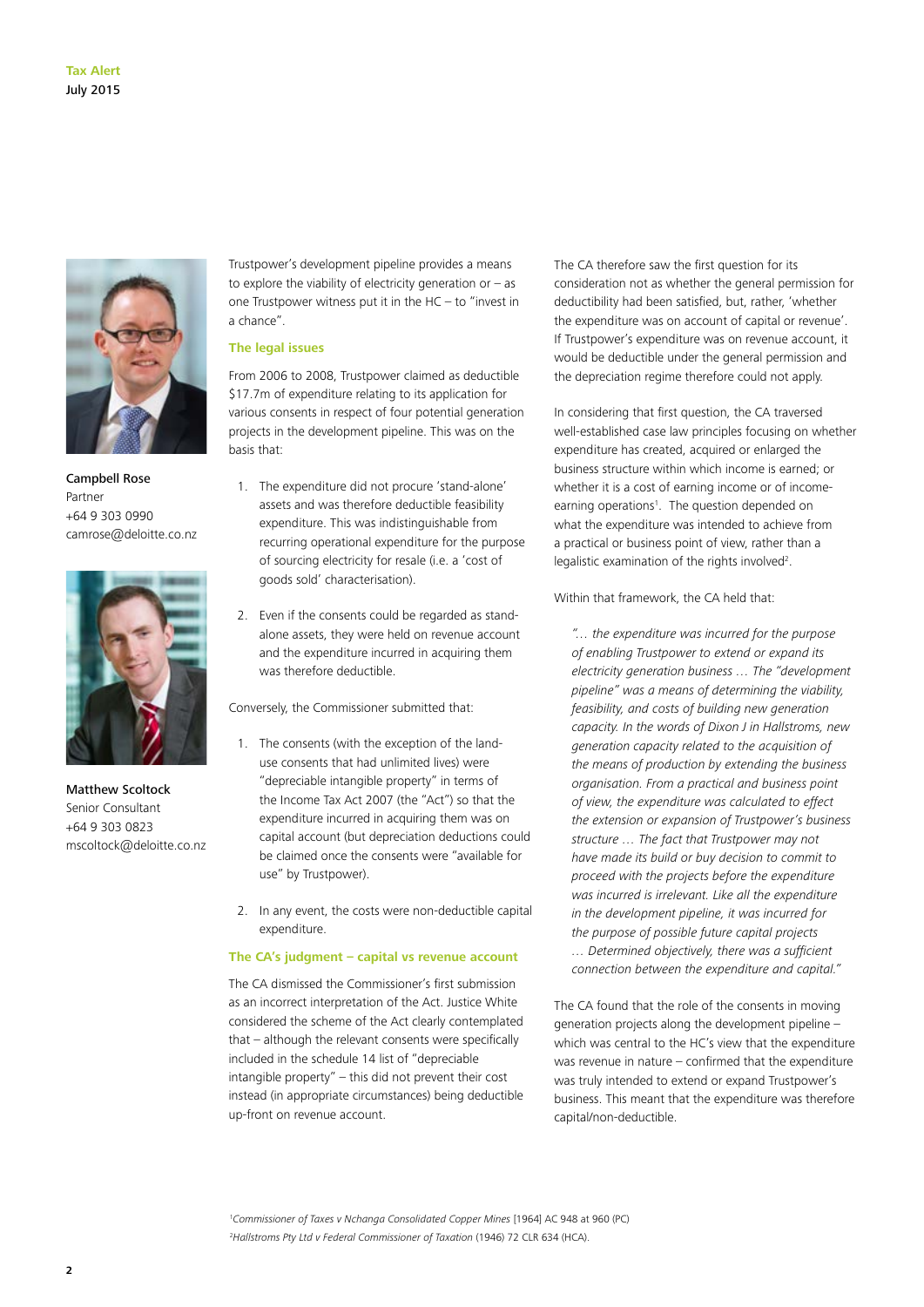#### **Deloitte comment**

Interestingly, the CA appears to have ignored the general permission (nexus with carrying on a business) as a starting point, and has moved directly to the 'capital vs. revenue' inquiry. A finding that the expenditure was capital in nature has then formed the basis of the CA's view that the expenditure also did not satisfy the general permission.

In doing so, it seems the CA has reversed the usual steps of assessing the deductibility of expenditure under the core provisions. Expenditure is deductible if it has the necessary nexus with income unless one of the statutory limitations – including the capital limitation – applies. In other words, if the general permission is not satisfied, the expenditure is not deductible and the capital limitation is never considered.

The CA's decision also implicitly rejects the Commissioner's published guidance on the deductibility of feasibility expenditure (*IS 08/02: Deductibility of feasibility expenditure*). Despite the Commissioner and Trustpower having agreed that feasibility expenditure was deductible (up to the point when a decision was made to proceed with a project), the CA concluded that expenditure with the necessary connection to "a capital purpose" will never be deductible (but is possibly amortised through the depreciation regime).

In *IS 08/02* – which has been in circulation for seven years – the Commissioner's view is that feasibility expenditure will be deductible under the general permission where it has a sufficient nexus with the taxpayer's business (i.e. where it is part of the taxpayer's "ordinary business operations"). The usual tests will then indicate whether feasibility expenditure is capital or revenue in nature. Significantly in Trustpower's context, the statement notes that where feasibility expenditure is part of a taxpayer's "normal business operations (*i.e., part of the constant demands on the enterprise*)", the expenditure will more likely be deductible. While the statement suggests that certain types of feasibility expenditure might be capital in nature, it does not state that expenditure which might ultimately procure a capital asset will never be deductible.

At first blush the outcome here may appeal to 'purists'. However, it arguably establishes a concerning principle: if expenditure is subjectively intended to increase sales (say, a new marketing strategy), but objectively from a practical and business point of view it must ultimately have been intended to increase production/capacity to

generate those increased sales (which would involve a structural/capital asset being created or acquired), then on the CA's approach it is non-deductible capital expenditure given that "connection". This is despite the marketing spend being part of "normal business operations" (which Trustpower's development pipeline was, on the evidence before the HC). Or was the CA simply influenced, significantly, by the fact that Trustpower actually acquired and held consents themselves? On the CA's reasoning, however, that did not matter: as the baseline shift in enquiry is to whether the taxpayer's expenditure ultimately has "a capital purpose".

Putting the CA's reasoning to one side, the result for the tax system runs counter to recent legislative amendments allowing deductions for specific 'black hole' expenditure, where the underlying policy objectives have focused on helping businesses grow and make meaningful contributions to New Zealand's economy. Against that backdrop, unless it is overturned on an appeal to the Supreme Court, the CA's view adds fuel to the fire in terms of the need for a legislative solution to allow general deductibility of businessrelated black hole expenditure (such as in Australia, where it is deductible over five years on a straight-line basis if not otherwise deductible and certain other conditions are met).

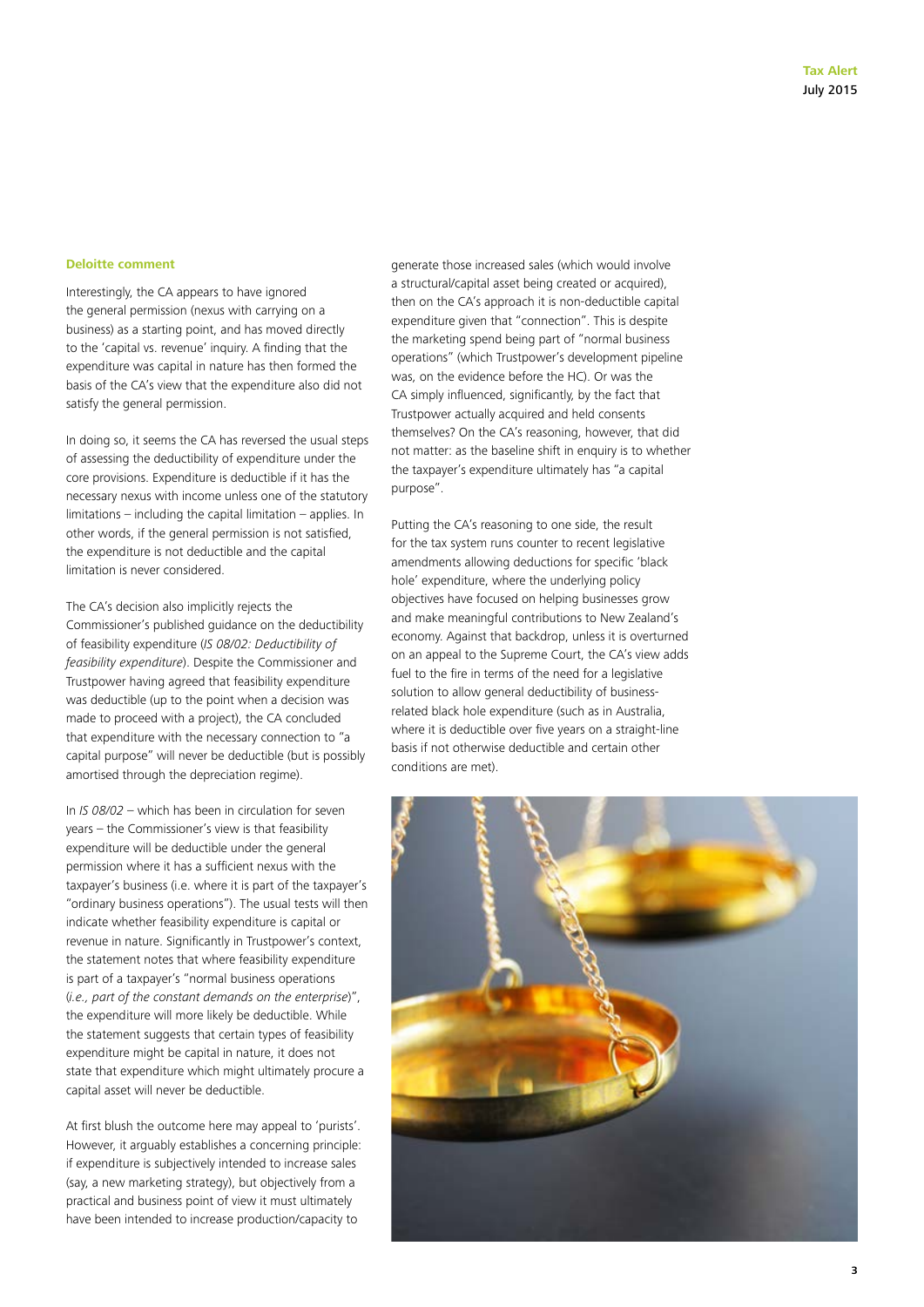### **Nexus with income**

The CA also found that Trustpower's expenditure did not even satisfy the general permission:

*"… the disputed expenditure was not incurred "in carrying on" Trustpower's business or in earning the income of the existing business or in performing the income-earning operations of the existing business. Trustpower's profit-making enterprise is the generation and retailing of electricity, not the development of its pipeline of possible new projects or the investigations of, and applications for, resource consents for those projects. Possible future projects in its development pipeline are for the purpose of extending, expanding or altering its business structure in the future, not part of the carrying on of Trustpower's ordinary business activities or the taking of steps within that framework, being the generation and retailing of electricity. In terms of s DA 1 the requisite nexus between the incurring of the expenditure and the deriving of the income is not established."*

#### **Deloitte comment**

In our view, this is arguably an even more curious aspect of the CA's judgment. "Carrying on" a business is a wellestablished concept, which has been interpreted widely as including "abnormal" expenditure in the course of business that is not incurred in deriving assessable income (and is therefore not deductible under the first limb of the general permission), as well as expenditure incurred in the course of carrying on "ordinary business operations".3

By contrast, in the CA's view, expenditure aimed at growing an existing business – the goal, surely, of every business – is not incurred in carrying on that business. Taken to its logical conclusion, this means that only expenditure directly incurred in relation to the incomeearning aspect of a business will ever be deductible (i.e. cost of goods sold).

Given the scheme of the Act as described above, this would mean that the capital limitation effectively serves no purpose – as any structural or 'expansion' related expenditure falls at the first "general permission" hurdle – well before the second "capital" hurdle is in sight.

If the decision is appealed, it is hoped that the Supreme Court will clarify the application of these fundamental building blocks in our tax system.

### **Used or available for use?**

Briefly, for completeness, it is worth noting the CA's conclusion that the consents were available for Trustpower's use (for depreciation purposes) once they were granted – despite Trustpower not having decided to use them and not being able to obtain land access at that point. "Available" here simply meant "capable of being used" (even if not actually used).

Applying the CA's approach, the consents should have been depreciated by Trustpower as soon as they were acquired.

Given the recent clarification by the HC in *Westpac*<sup>4</sup> (another taxpayer win) regarding the breadth of the Commissioner's discretion in considering requests to amend previous assessments, one assumes that Trustpower's section 113 application will be looked upon favourably if it does not pursue a Supreme Court appeal.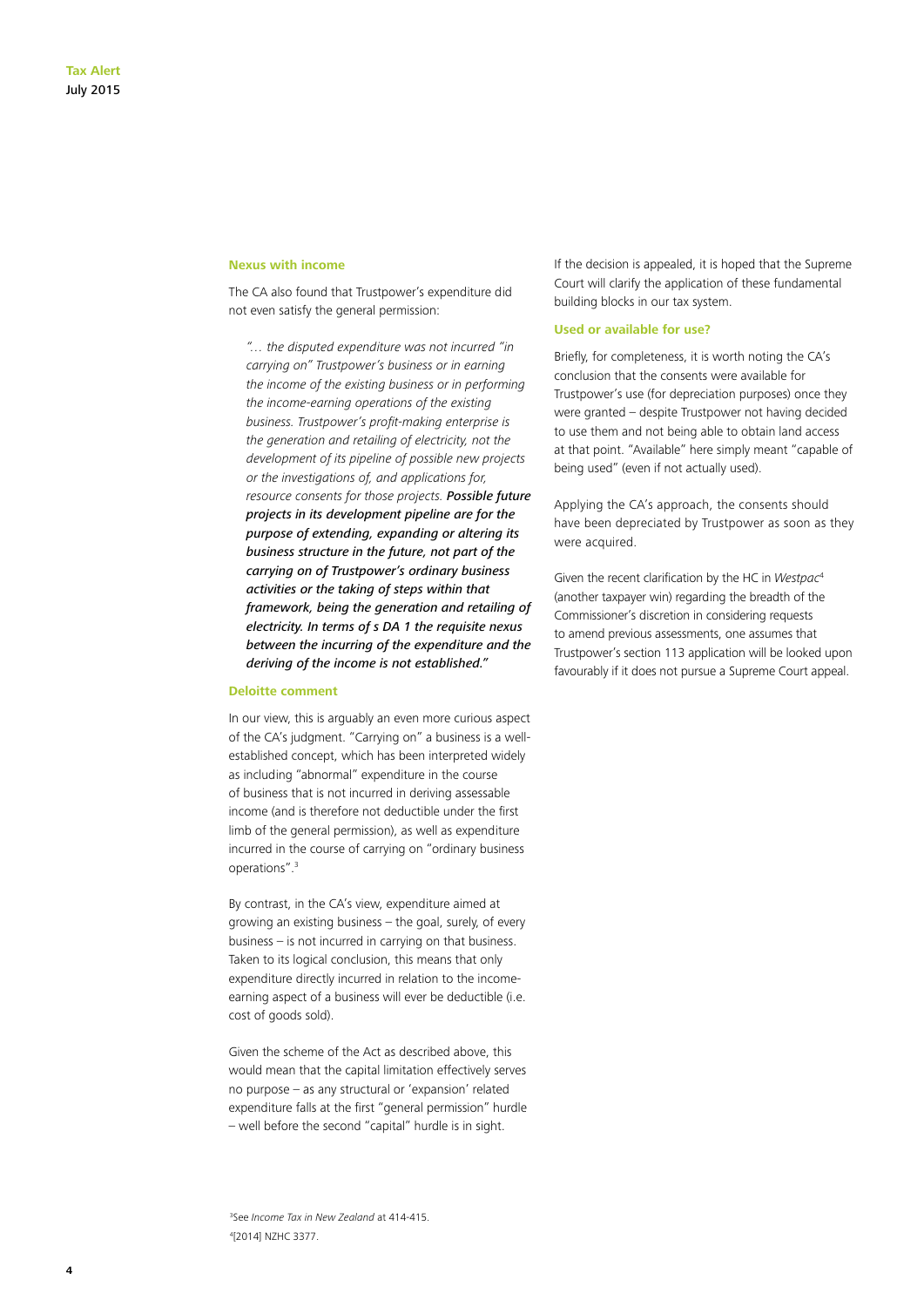# Bright-line test for sale of residential property – issues paper released

*By Jenny Liu and John Wang*

On 17 May 2015 the Government announced as part of the Budget 2015, proposals to bolster the existing tax rules and improve compliance in respect of property transactions. Amongst the compliance measures announced is a "bright-line" test which will tax residential property sold within two years of purchase.

On 29 June 2015 Inland Revenue released a consultation paper detailing the design proposals for the new "bright-line" test.

The consultation paper seeks public feedback on the suggested details of the bright-line test. Once Ministers have considered public feedback on the proposed changes, the new rules will be included in a tax bill to be introduced in September this year. The closing date for submissions is 24 July 2015.

The new rules will apply to residential properties for which an agreement to purchase was entered into on or after 1 October 2015. The critical date for the application of the new rules is the agreement date rather than settlement date. Where a property is acquired other than by way of sale, the rules will apply if the registration of title occurs after 1 October 2015.

Property gains that are subject to the new rules will need to be included in an income tax return and will be taxed at ordinary marginal tax rates.

# **Why is the bright-line test introduced?**

The purpose of the bright-line test is to supplement the "intention test" in the current land sale rules that makes gains from the sale of property purchased with the intention of resale, taxable. Due to its inherent subjectivity the intention test can be difficult for Inland Revenue to enforce in practice.

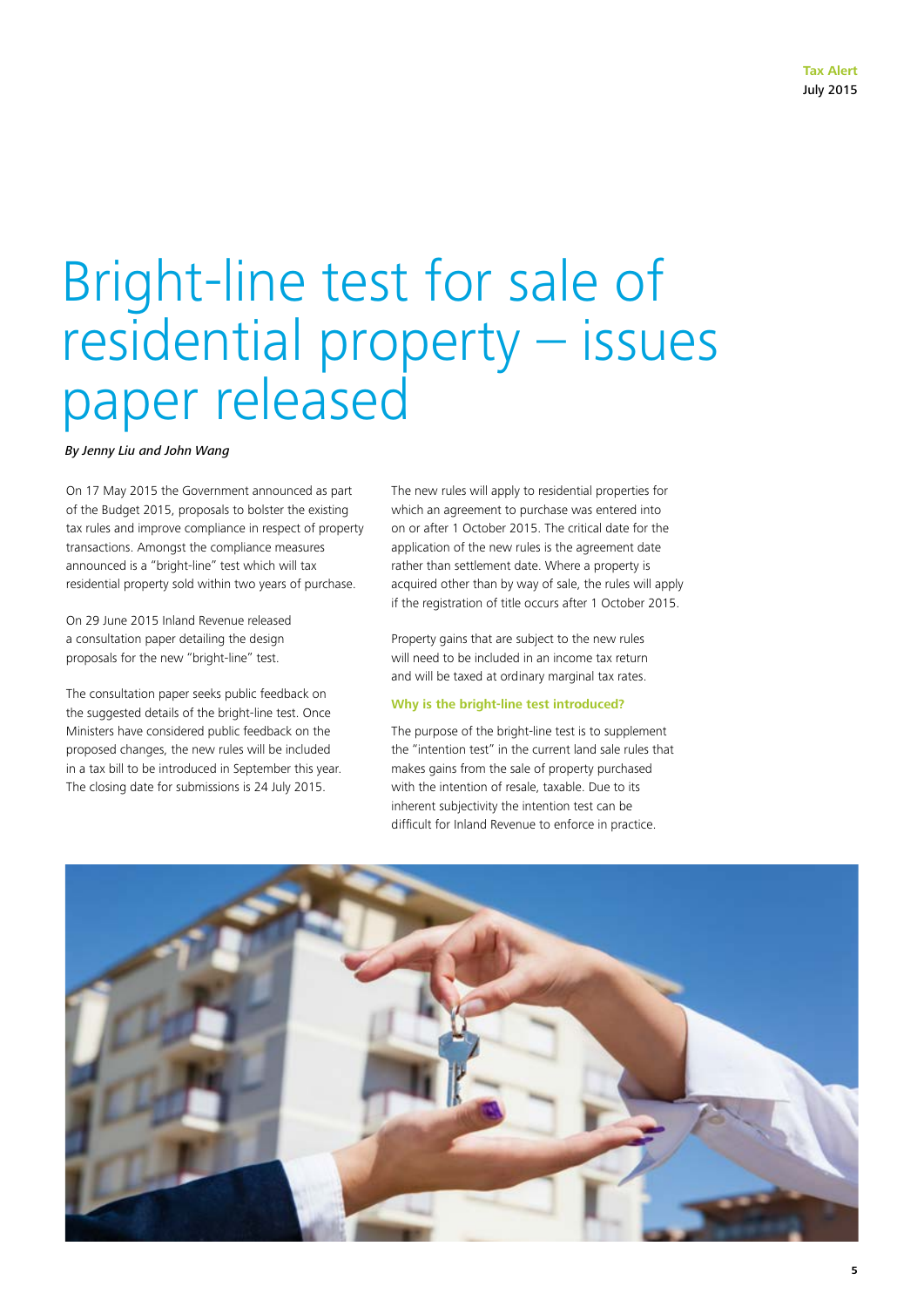

**Jenny Liu** Director +64 9 303 0788 jennliu@deloitte.co.nz



**John Wang** Senior Consultant +64 9 303 0965 johnwang1@deloitte.co.nz

The bright-line test supplements the intention test with an unambiguous objective test.

### **When is the start and end of the two year period?**

The two-year period will run from the date of acquisition to the date of disposal, however the date of acquisition and the date of disposal are proposed to be defined differently to minimise opportunities to avoid the new rules.

It is proposed that the date of acquisition will generally be the date the title is registered with Land Information New Zealand (LINZ), whereas the date of disposal is proposed to be the date a sale and purchase agreement is entered into. Although the date of disposal is the date an agreement for sale is entered into, it is likely that Inland Revenue will use the LINZ system to identify properties transferred within 2 years, or just outside the 2 year period, for further investigation.

Where there is a sale of the right to buy a property,including sales "off the plan", the brightline period will run from the day that a person enters into an agreement to purchase the property, to the date that a person enters into an agreement for the sale of the right to buy the property.

# **What type of properties will the bright-line test cover?**

The bright-line test will only apply to "residential land".

Under the suggested changes, residential land will mean:

- Land that has a dwelling on it; or
- Land for which there is an arrangement to build a dwelling on it;
- But does not include land that is used predominantly as business premises or as farmland.

The definition of dwelling means that hotels, motels, rest home or retirement villages will not be considered residential land but amendments will be made to the definition to ensure that serviced apartments will be caught within the new rules other than where operated as a business.

Farmland is land where the area and nature of the land disposed of means that it is then capable of being worked as an economic unit as a farming or agricultural business. Capable of being worked as an economic unit as a farming or agricultural business

means land capable of producing revenue sufficient to cover all costs of holding and operating the land, including the cost of capital employed and a reasonable recompense for the proprietor's labour. This is likely to rule out lifestyle blocks from any exception. Further, small farms with dwellings may therefore still be subject to the bright-line test even if they are leased to farmers and are used for farming activities.

#### **Are there any exceptions to the bright-line test?**

The primary exception to the proposed bright-line test is the main home exception. This exception will apply when:

- The land has a dwelling on it;
- The dwelling is occupied mainly as a residence by the owner; and
- The dwelling is the main home of the owner.

If the property is owned by a trust, then the exception will apply when the dwelling is occupied mainly as a residence by, and is the main home of, a beneficiary of the trust. If a settlor of a trust has a main home that is not owned by the trust, the main home exception cannot apply to any property owned by the trust.

The requirement that the dwelling is occupied mainly as a residence is the key test for the residential exclusion in the current land sale rules and is intended to ensure that properties used mainly for investment or other purposes are not covered by the exception. It is determined based on actual use rather than intention. The requirement that the dwelling is the main home of the owner is intended to ensure that the main home exception can only be used for one property at a time. This is determined by the degree of use and the personal connection.

Other proposed exceptions include inherited property, which is not subject to the bright-line test. The transfer of property under a relationship property agreement would also not be subject to tax under the brightline test. However, any subsequent sale of property transferred under a relationship property agreement may be subject to the bright-line test if the disposal is within two years of the original acquisition and the property was not the transferee's main home.

Officials are seeking submissions on how the bright-line test should apply to disposals as result of individual or corporate insolvency.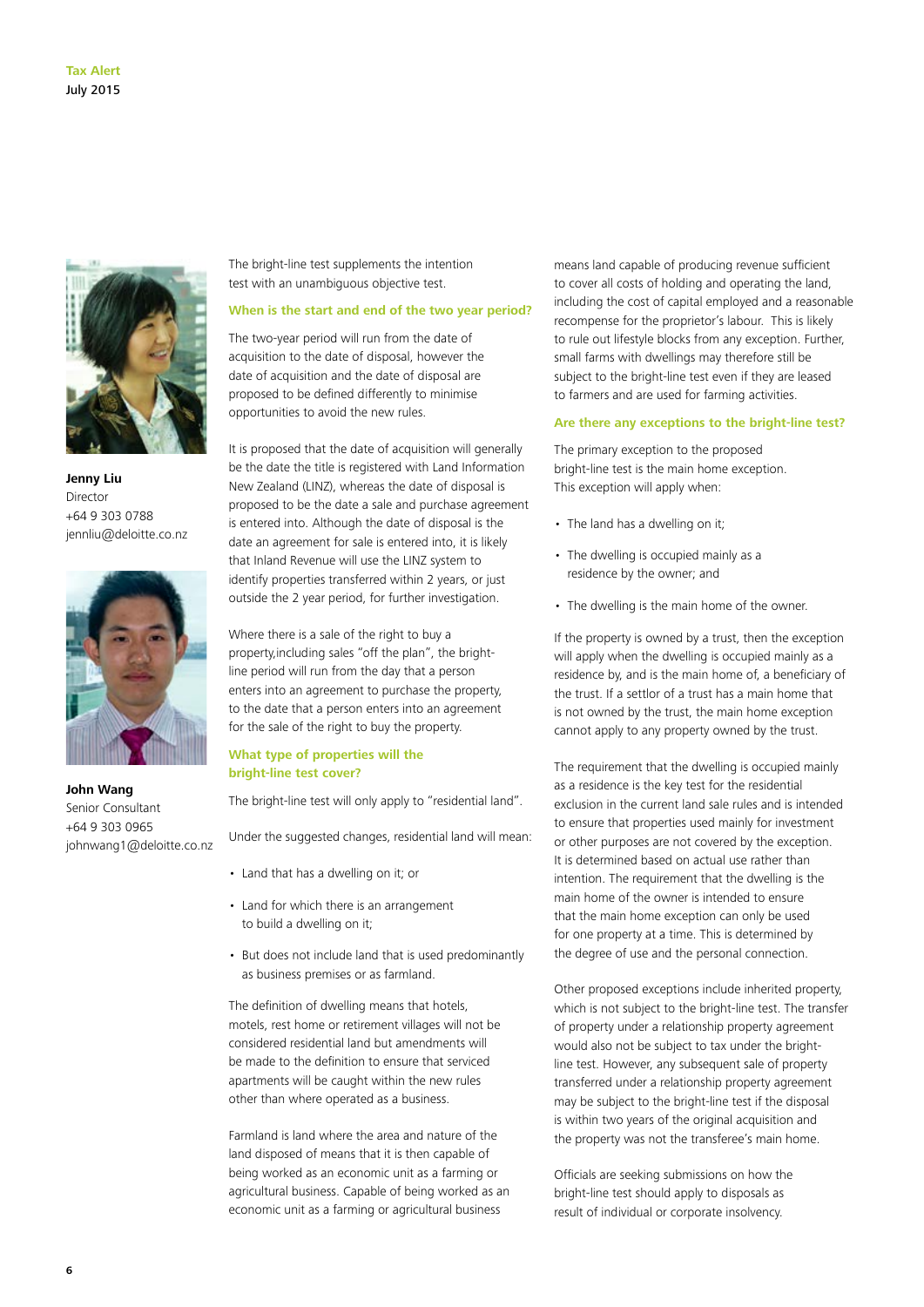# **Are taxpayers allowed a deduction of expenditure?**

Under the proposed rules, taxpayers would be allowed deductions for property subject to the bright-line test according to ordinary tax rules. A deduction will be allowed for the cost of the property which includes:

- The initial acquisition price of the property;
- Any expenditure related to the acquisition, e.g. costs to lawyers, valuers, surveyors and real estate agents;
- Incidental costs of disposing of the property;
- Any capital improvements to the property made after acquisition, such as renovations.

Certain holding costs such as interest, insurance, rates and repairs and maintenance may also be deductible subject to normal deductibility requirements (e.g. sufficient nexus to income, not being capital or private in nature, etc).

It may therefore be prudent to retain documentation in relation to the various expenses incurred in relation to a property such that deductions can be supported in the event that a property is ultimately caught within the rules.

# **What if you sell a property at a loss?**

Losses arising only as a result of a sale of property being caught by the bright-line test are proposed to be ring-fenced so that they can only be used to offset taxable gains arising under the land sale rules.

A person would not be able to recognise a loss under the bright-line test arising from a transfer of property to an associated person.

# **Any other relevant rules you should be aware?**

Inland Revenue is proposing a specific antiavoidance rule for land rich companies and trusts to prevent people from avoiding the bright-line test through the use of trusts and companies rather than direct transfers of residential property.

# **What about any GST implications?**

The current issues paper is silent on GST implications. We would welcome further clarification on this matter especially where subdivision is involved.

### **How strictly will these rules be enforced?**

Inland Revenue has been provided an extra \$29 million in Budget 2015 to chase property investors. The extra \$29 million of spending brings the department's total spending on chasing property investors over the next five years to \$62 million and is forecast to generate about \$420 million of extra tax in that period.

To support its efforts, Inland Revenue currently uses a sophisticated computer software that identifies and 'tags' individuals and properties that have been involved in regular buying and selling activities. Inland Revenue will likely utilise similar software for identifying taxpayers that are subject to the bright-line test.

#### **Compliance measures**

Further to the above, also announced in Budget 2015 the Government also introduced a bill to Parliament last week to enable Inland Revenue to collect more information about people who are dealing in land. The Taxation (Land Information and Offshore Persons Information) Bill will see LINZ and Inland Revenue collaborating on information collection. Broadly:

- All parties to a property transaction will be required to obtain an IRD number and provide that number to LINZ as part of the transaction process. Those who are tax residents in another country will also have to provide their Tax Identification Number from their home jurisdiction. There will be an exemption for New Zealand residents' main home (which is consistent with the issues paper).
- Overseas buyers and sellers will need to have a New Zealand bank account to get a New Zealand IRD number. This rule will also apply to New Zealanders who have been out of the country for three or more years.

This Bill had its first reading last week and has been referred to the select committee. The government proposes the legislation will take effect from 1 October 2015. These measures alone may prove a deterrent to some offshore investors.

The Government has toughened up its approach on this issue such that it will soon become much harder for those that buy and sell property in the hope of making quick gains to avoid being identified and taxed appropriately.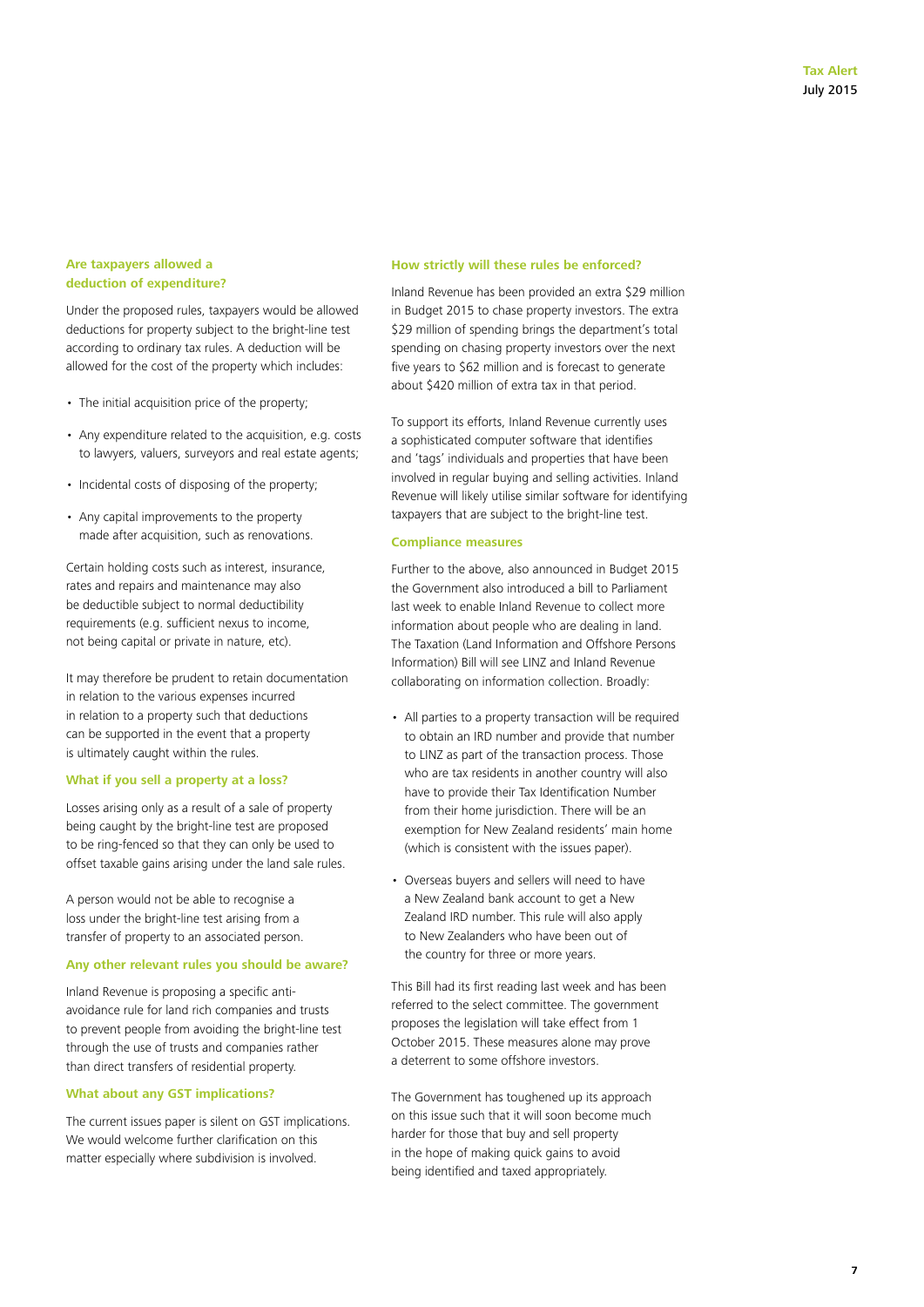# Currency conversions for branches – draft released

*By Stephen Walker*

**8**



On the 10 June 2015, Inland Revenue released for consultation an exposure draft outlining the Commissioner's proposed approved methods for converting foreign currency amounts into New Zealand Dollars ("NZD") for tax returns involving branches.

Historically, many taxpayers have been required to perform detailed, time consuming and often complex calculations in order to comply with the technically correct requirements of the New Zealand tax legislation and convert their foreign currency amounts into NZD based on the close of trading spot exchange rate. In many cases, the effort required to perform such calculations is disproportionate to the amount of tax at stake, leading the vast majority of taxpayers to adopt more simplified pragmatic methods in practice.

The subject matter of the exposure draft is therefore a welcome one in that it signals Inland Revenue's acceptance of some of those simplified methods currently used by taxpayers. However, the proposed approved methods, as they are currently drafted, do leave a number of questions unanswered and raise a few new ones. In addition, there are some New Zealand companies, not just branches, who have non-NZD presentational currencies, for whom these proposals may also be useful. However, as it currently stands, these proposals would not apply to them.

# **What's covered?**

The proposed acceptable conversion methods outlined in the exposure draft for determining the NZD equivalent of profit before tax are the IFRS method, the annual methods, the monthly methods and the close of trading spot exchange rate method, which is the default method that is currently outlined in the legislation.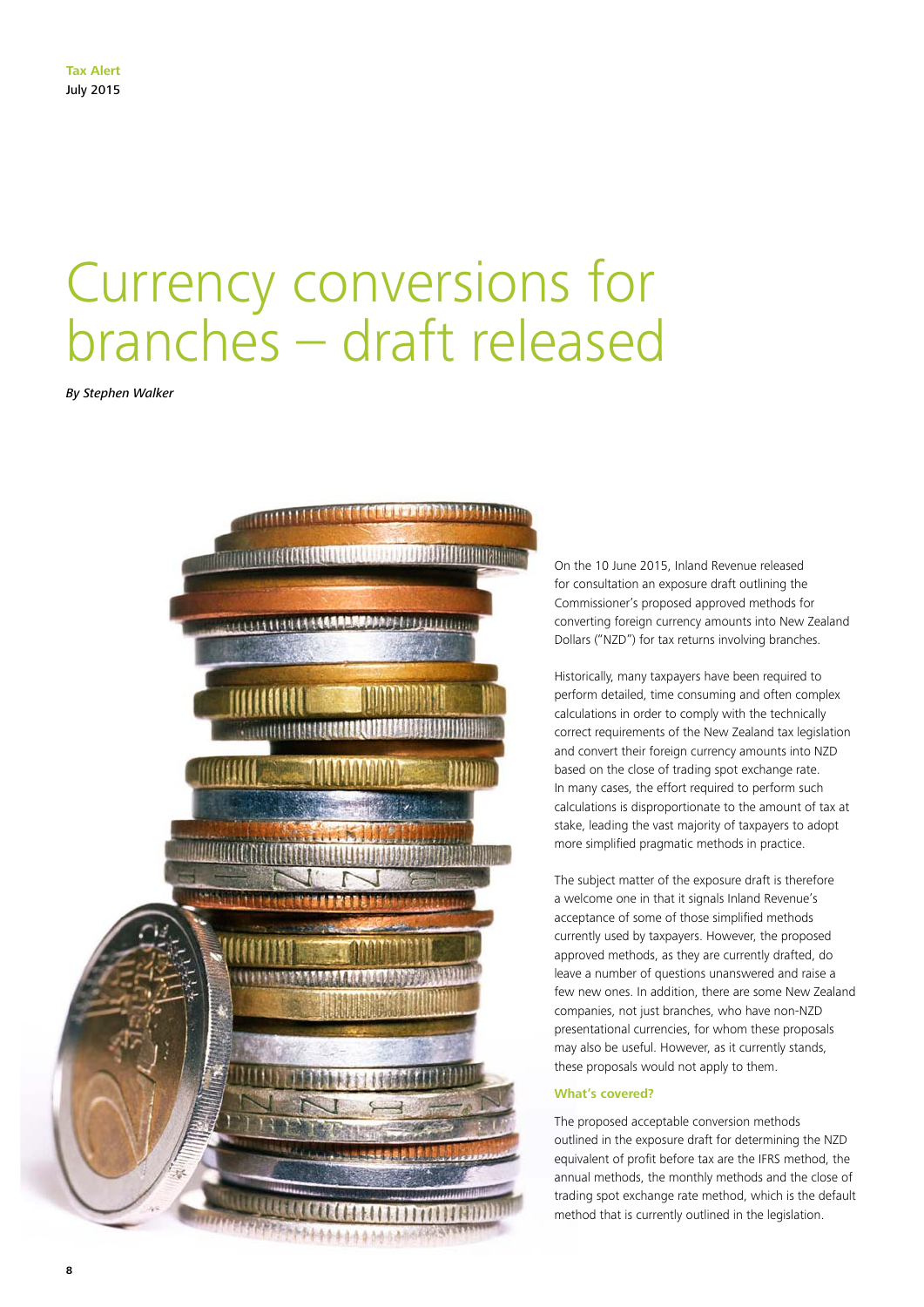The exposure draft also covers the limitations for using each method, how certain tax adjustments should be converted, acceptable foreign exchange rate sources to use, and the notification requirements for a taxpayer choosing or changing to a particular method and/or exchange rate source. Inland Revenue is keen to hear of any other methods adopted by taxpayers as they may seek to approve these too. In addition, the exposure draft reiterates that taxpayers can still seek their own taxpayer specific approved methods if they so wish and these new proposals would not override existing or new methods, agreed directly with Inland Revenue.

### *IFRS method*

The good news is that, under the proposed IFRS method, if you already prepare financial statements for a New Zealand branch or a New Zealand parent entity of an overseas branch, these are prepared under the New Zealand equivalent to IFRS ("NZ IFRS"), and they are already in NZD, then the conversion method adopted under NZ IFRS will be acceptable to the Commissioner. This would likely be in line with the current practice of the majority of New Zealand taxpayers operating branches.

If you do not, or are no longer required to prepare financial statements under NZ IFRS, a scenario which many taxpayers may soon find themselves in following the recent changes to the financial reporting requirements for branches of small overseas companies, then you may need to consider one of the annual, monthly or the existing default conversion methods instead.

#### *Annual and monthly methods*

Under current proposals, choosing one of the annual methods would require you to aggregate the branch's income and expenditure for the year, converting them into NZD at the end of the year using either the annual average of the end-of-month exchange rates, or the annual average of the mid-month exchange rates (based on the 15th of the month). The monthly conversion methods are similarly applied to each month's aggregated income and expenditure, but using either the exchange rate on the 15th day of that month, the exchange rate on the last day of that month, or the average exchange rate for that month.

The annual methods would appear to be the simplest of the methods to apply, however, under the current proposals, the annual methods will only be available for use by those taxpayers who are members of a group whose annual worldwide turnover is less than NZD10m.

The comments included in the exposure draft suggest that as the annual methods represent a significant departure from the default close of trading spot exchange rate method, the Commissioner is keen to limit the use of the annual methods to small taxpayers, hence the NZD10m limitation. However, the worldwide turnover threshold is likely to rule out the annual methods for those taxpayers who may be large globally, but have a small New Zealand presence and ultimately a low New Zealand tax liability.

In the interests of trying to simplify and reduce the compliance burden for such taxpayers, it would perhaps make more sense to apply the turnover limitation to the New Zealand group turnover (including any foreign branches) in order to balance addressing the Commissioner's concerns and simplifying the calculation methods for many taxpayers.

#### *Tax adjustments*

The exposure draft also provides some guidelines as to how to calculate annual tax adjustments when using either one of the annual or monthly methods. The base requirement is that the adjustments should be consistent with the nature of the item being adjusted. Examples given include;

- Adding back non-deductible legal fees, the value of which would be the NZD amount in the profit and loss, converted using the relevant method.
- For items such as depreciation (both accounting and tax) the document suggests that using an average annual rate for converting the amounts would be acceptable. Note that the annual conversion rate for such adjustments appears to be applicable under both the annual and monthly conversion methods. This helpfully negates the need to carry out monthly tax calculations under the monthly method.
- For balance sheet adjustments, which would include items such as general accruals, holiday pay, bonuses etc, the amount to be adjusted could be calculated by reference to the balance date spot rate.

# *Foreign tax credits*

Where a branch has paid foreign income tax, the amount being claimed as a foreign tax credit in an entity's New Zealand income tax return should be the



**Stephen Walker** Manager +64 9 303 0892 stewalker@deloitte.co.nz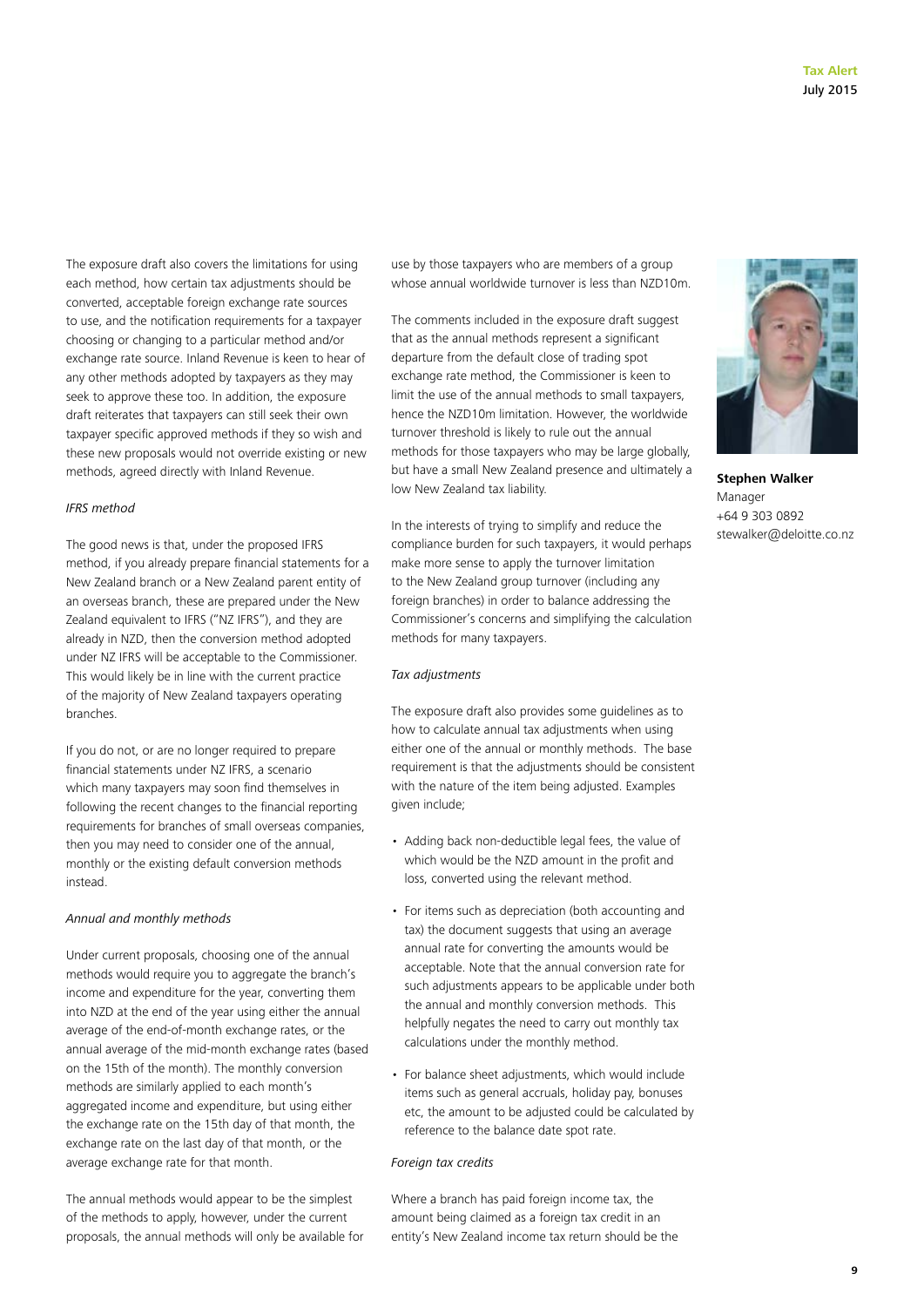

amount in NZD converted at the exchange rate on the date the foreign tax was paid.

#### *Foreign exchange rate sources*

The exposure draft proposes five approved sources of exchange rates for use by both foreign and New Zealand branches. The first, not surprisingly, is the Inland Revenue's own rates, as published on their website. Others include those rates published on the website of the Reserve Bank of New Zealand ("RBNZ"), foreign exchange rates from one of New Zealand's registered banks (as registered on the RBNZ website), and any reputable externally-sourced exchange rate.

The proposals do not state any particular order in which the above should be considered which is helpful in that it allows a taxpayer some flexibility in terms of choosing whichever source is more practical given their specific circumstances. For example, the RBNZ rates are available in excel format, which can make them easier to use if you are performing manual calculations. Alternatively, if you are a registered bank looking to use your own rates for conversion, you would be able to do so.

There are no comments or examples as to which external rate sources Inland Revenue would consider reputable. Presumably, Inland Revenue are looking to include widely available public sources of exchange rate information from the internet, but it would be helpful if this was clarified and some examples of reputable sources given by Inland Revenue in their final document.

The fifth approved exchange rate source is the effective exchange rate applied by a bank to those branches that operate a NZD bank account. As the exposure draft is currently worded, if a foreign currency amount has been directly credited to a New Zealand bank account, and the bank has converted that amount to NZD, the NZD amount received is the amount that must be used for tax purposes and the other methods will not apply.

From a practical perspective, the use of the words "must be used" in this context suggests that, whatever your particular circumstances, and despite the preferred and most practical conversion method you may have chosen for other transactions, if you operate a NZD bank account for your branch, then you will need to identify and split out those transactions already converted in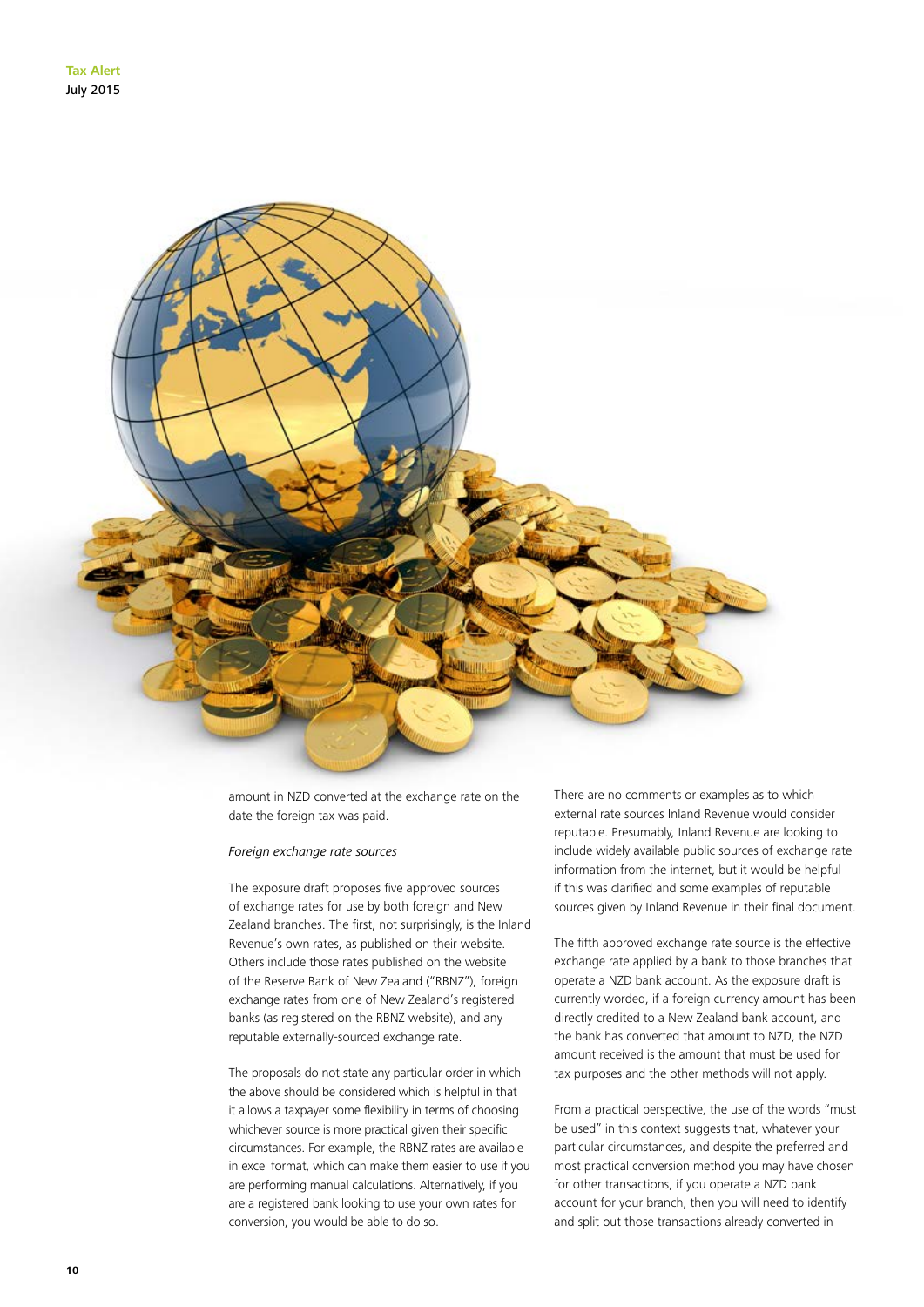

the NZD bank account from your annual, monthly or transaction spot-rate conversion calculations.

Whilst not all branches may operate both a foreign currency and a NZD bank account, if these proposals stay in the final document, operators of such branches will really need to think about whether they need to use one or the other rather than both currency accounts if they want currency conversion to be simpler.

#### *Consistency requirements*

There will not be any requirement to notify the Commissioner that you will be using either one of the conversion methods or one of the foreign exchange rate sources outlined above. However, once a method or exchange rate source is adopted, you will need to continue using that method and source consistently for future periods, and if you want to change to another method and/or rate source, then you will need to apply to the Commissioner for approval to do so. There are also some specific consistency proposals around the use of one of the annual methods.

### *Limitations*

As well as the annual methods' specific turnover limitation outlined above, if the current tax legislation currently prescribes a method to be used for a particular transaction, then under the currently worded exposure draft, you would not be able to use any of the annual or monthly methods for that particular transaction. Examples given include calculating income or loss for foreign investment funds and financial arrangements under the financial arrangement rules. This latter exclusion may make these provisions difficult to apply in practice.

Take the example of a New Zealand branch, with an Australian Dollar ("AUD") presentational currency looking to file its New Zealand income tax return. In this context there are likely to be some transactions that are financial arrangements. These will require you to go through the balance sheet, identifying and carving out the financial arrangements from your annual or monthly calculation and calculating them on a spot-rate basis. If you also have an NZD bank account, then as outlined previously, you will also be required to split out and exclude those transactions from your chosen conversion method. Suddenly, under the currently worded exposure draft, we seem to be moving away from simplifying the foreign exchange calculations, and moving towards something that is potentially more complex than the current close of trading spot exchange default method. Also linked with foreign exchange gains, the exposure draft makes no reference to the appropriate treatment of any gains and losses already included in the AUD profit and loss account. Such balances could be made up of both existing NZD and other third currency denominated transactions. What should taxpayers do to convert such items to NZD?

#### *Submissions*

The exposure draft can be found here: **[https://www.ird.](https://www.ird.govt.nz/resources/a/d/ad7b640c-7746.../pub00184.rtf) [govt.nz/resources/a/d/ad7b640c-7746.../pub00184.](https://www.ird.govt.nz/resources/a/d/ad7b640c-7746.../pub00184.rtf) [rtf](https://www.ird.govt.nz/resources/a/d/ad7b640c-7746.../pub00184.rtf)** and if you would like to provide your comments on the items raised in the document, either directly or through Deloitte, the deadline for them to be submitted to Inland Revenue is 22 July 2015. Please feel free to contact your usual Deloitte Tax advisor for further information.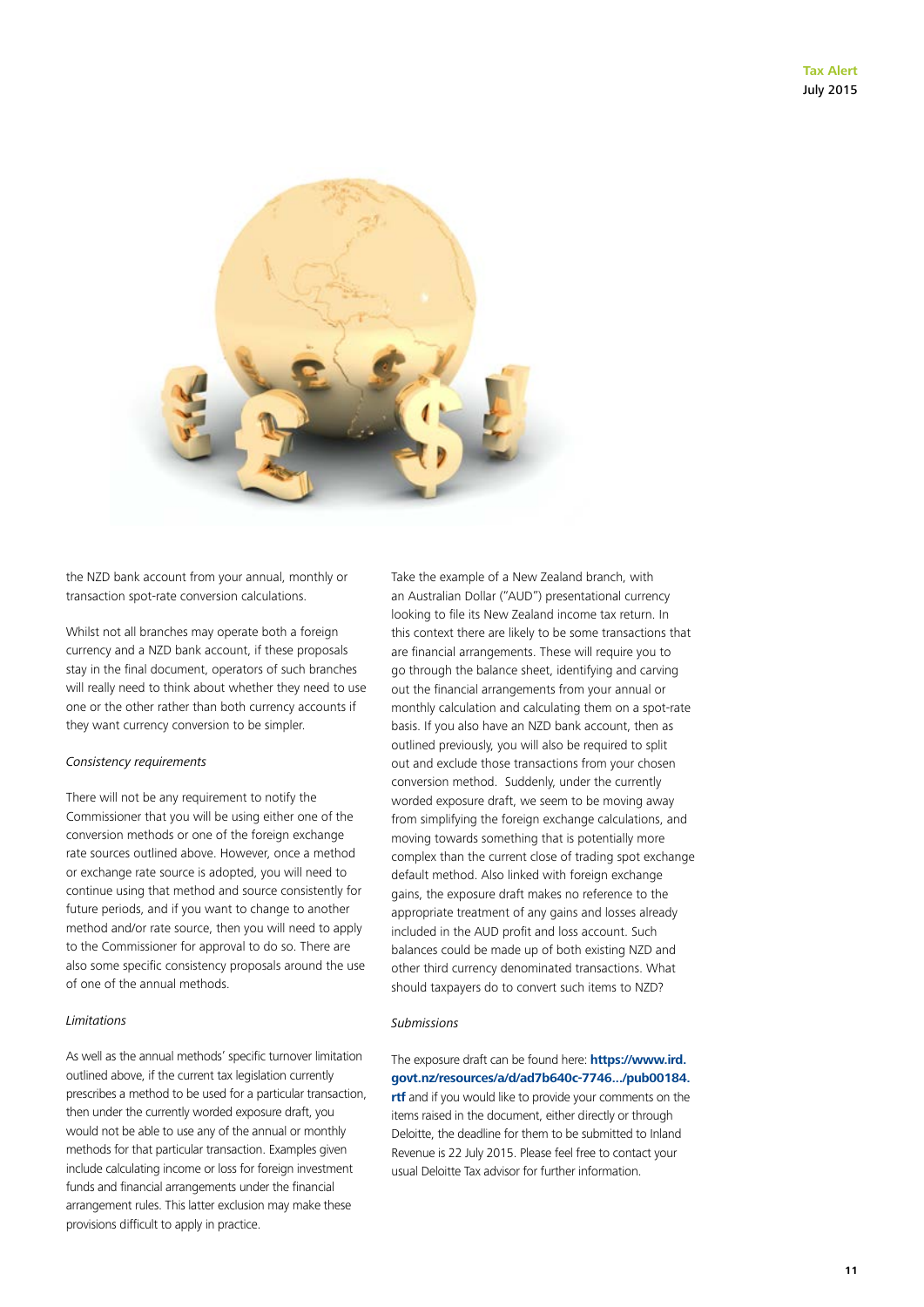# Tax avoidance: Inland Revenue sheds further light on their approach in practice

*By Campbell Rose and Brad Bowman*

Inland Revenue has released a draft **[Question We've](http://www.ird.govt.nz/resources/c/3/c3e03c38-820c-4631-909c-c25170e067d7/pub00236.pdf)  [Been Asked](http://www.ird.govt.nz/resources/c/3/c3e03c38-820c-4631-909c-c25170e067d7/pub00236.pdf)**, *Income tax: scenarios on tax avoidance – 2015*. The draft QWBA has resulted from a panel discussion on the scenarios in question during the 2014 CAANZ Tax Conference.

The draft QWBA concludes that:

- Structuring an investment into an existing business using a limited partnership is not tax avoidance;
- Borrowing funds from, and investing in a portfolio investment entity (PIE) sponsored by the same bank constitutes tax avoidance; and
- Taking into account the tax profile of a beneficiary when distributing income from a discretionary trust on its own is not tax avoidance (but factual variations may alter this view).

Although the draft QWBA leaves some important questions unanswered, Inland Revenue are to be commended both for participating at the Conference and for committing resources to produce (and consult on) the draft QWBA. This latest guidance adds to the other recent QWBAs that also addressed tax avoidance in practice: *QB 14/11* and *QB 15/01*.

# **Structuring using a limited partnership**

The first scenario involves a company with available tax losses (Loss Co), which wholly owns a profitable operating subsidiary (Op Co). Loss Co wishes to introduce a new 50% investor (Investor Co). The investment is structured by Op Co selling its business to a limited partnership with Loss Co and Investor Co as 50:50 investors.

The effect is to enable Loss Co to continue to offset its losses against its 50% share of Op Co's income.

If Investor Co had simply purchased 50% of Loss Co's shares in Op Co (an economically equivalent transaction), that tax outcome would not have arisen. It is clear that tax considerations significantly influenced the manner in which the investment was structured.

The draft QWBA importantly reconfirms that, in undertaking the avoidance analysis, the economic effects of the structuring must not be confused with comparing the transaction actually undertaken with one that is economically equivalent (but which produces different, and perhaps less optimal, tax outcomes). This is consistent with the Supreme Court's observation in Ben Nevis that in commerce there are different means of producing the same economic outcome which have different tax consequences.

Of equal significance is the draft QWBA's confirmation that taxpayers are not obliged to elect a structure that requires them to pay the highest amount of tax: *"… there is no general requirement for the parties in this scenario to adopt an alternative, less tax-favourable, arrangement"*. As the Supreme Court stated in Ben Nevis and in Penny & Hooper, *"… taxpayers have the freedom to structure transactions to their best advantage"* (assuming that provisions are used in a way intended by Parliament).

Determining the commercial and economic reality of the arrangement therefore should be based on what actually happened, not what could have happened in the alternative. We are seeing Inland Revenue investigators postulate hypothetical (and less tax efficient) alternatives as part of their tax avoidance analysis, and so it is hoped that the principles reaffirmed in the draft QWBA will be respected in practice.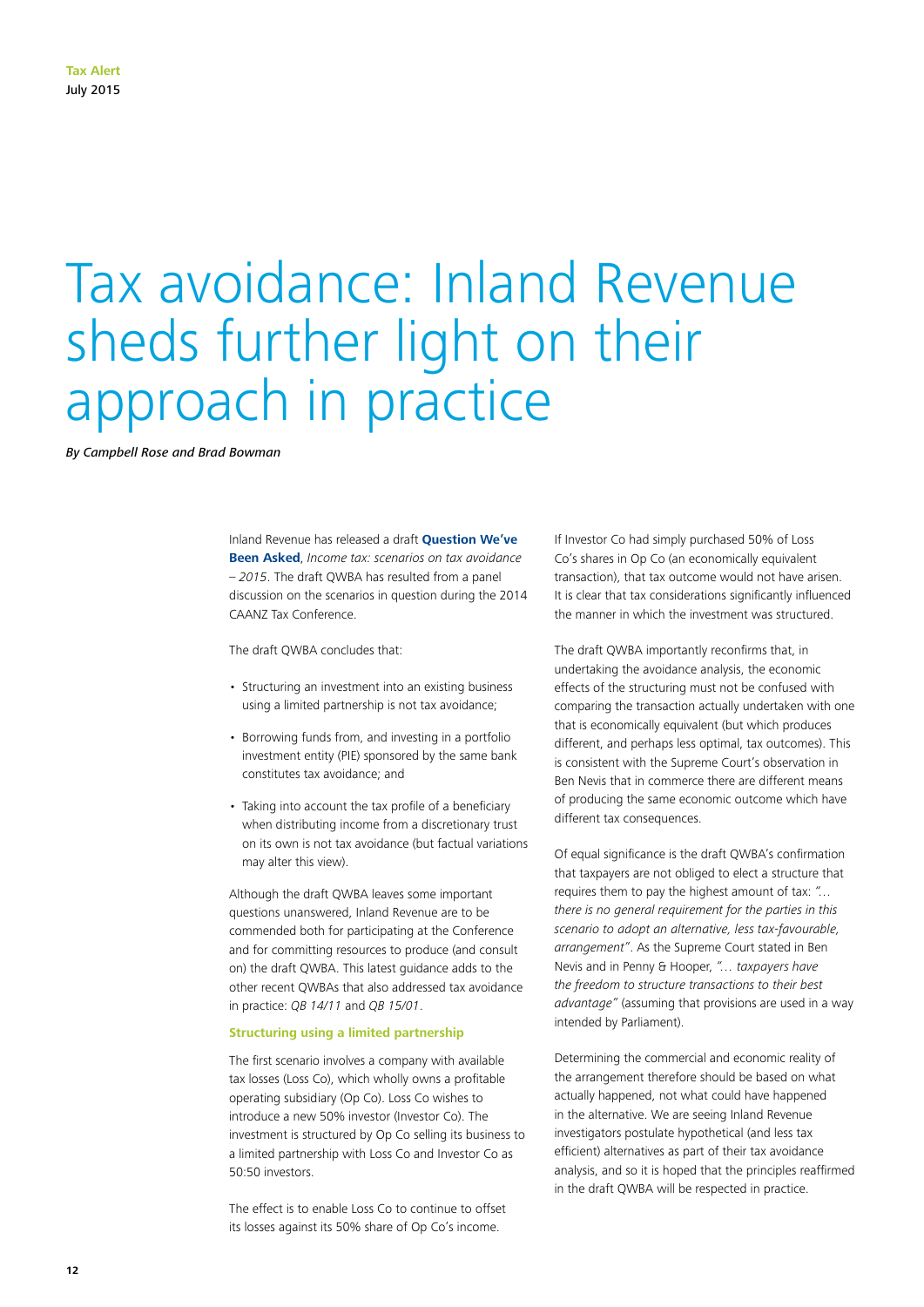This principle has parallels with Sir Ivor Richardson's observations in *CIR v BNZ Investments Ltd* [2002] 1 NZLR 450 (at paragraph [40]), that *"commerce is legitimately carried out through a range of entities and in a variety of ways; that tax is an important and proper factor in business decision making and family property planning; that something more than the existence of a tax benefit in one hypothetical situation compared with another is required to justify attributing a greater tax liability"* [emphasis added].

The draft QWBA concludes that all of the facts, features and attributes Parliament would expect to see present in the arrangement to give effect to Parliament's purposes for the specific provisions are present – the tax outcomes are therefore within Parliament's contemplation, and accordingly do not fall foul of the general anti-avoidance provision.

We agree with this conclusion. Our final observation is that the tax effects of the arrangements listed in the draft QWBA should also include the tax consequences of the business sale itself (e.g. income may arise from the sale of trading stock or fixed assets) – supporting the commercial and economic reality of what has been implemented.

# **Borrowing funds to invest in a PIE**

The second scenario involves an individual on the top marginal tax rate of 33% who borrows funds from Bank A (incurring interest at 5.0% p.a.) and invests the funds in a multi-rate portfolio investment entity (PIE) sponsored by Bank A. The PIE's asset is deposits with Bank A which earn a fixed pre-tax return of 4.9% p.a. The individual notifies the PIE to apply a prescribed investor rate of 28% and deducts their interest expenditure.

The arrangement is pre-tax negative (a loss of 0.1% p.a.), but post-tax positive (net return of 0.178% p.a.). According to Inland Revenue's general anti-avoidance interpretation statement, this is an indicator that suggests tax avoidance, however it is not determinative in itself (refer paragraph [349] of IS 13/01). The draft QWBA reiterates that a strong tax influence in structuring does not automatically give rise to tax avoidance (refer paragraphs [56] and [87]).

In addition, the arrangement involves a circular movement of funds from Bank A to the investor, and then back to Bank A via the PIE. Circularity of funds is another indicator of tax avoidance, but similarly it is not conclusive (refer paragraph [24] of *IS 13/01*).

The QWBA finds that the arrangement has no investment or savings element as a matter of commercial and economic reality, which is contrary to how Parliament contemplated the PIE rules should be used (as compared with, say, a taxpayer who withdraws funds off deposit and invests them in a similar cash PIE – which *IS 13/01* concludes is not tax avoidance). Inland Revenue has also reiterated its view that a general purpose of the arrangement (the generation of investment income) is not sufficient to displace a tax avoidance purpose or effect as being merely incidental; the purpose must explain the particular structure adopted.

The purpose or effect of this arrangement could be described as the generation of investment income. For this arrangement, the general purpose of generating investment income could have been achieved in multiple different ways. It does not explain the specific structure of the arrangement. The draft QWBA therefore concludes that the tax avoidance purpose or effect was not merely incidental to the general purpose of generating investment income.

Ultimately, the draft QWBA concludes that borrowing funds from a bank and investing them in a PIE sponsored by the same bank is tax avoidance. Although a number of factors are relied upon in reaching this view, we believe the most influential factors are likely to be the lack of real risk assumed by the taxpayer in making the investment, and the circularity: would the same conclusion be reached if the taxpayer borrowed from Bank A and invested in a PIE sponsored by Bank B? This was briefly canvassed at the Conference panel session, but has not found its way into the draft QWBA.

# **Tax-influenced distributions from a discretionary trust**

The third scenario involves the trustee of a discretionary trust distributing income to a taxpayer who is either:

- An individual adult beneficiary on a marginal tax rate lower than the trustee tax rate; or
- A corporate beneficiary with tax losses available that are equal to, or greater than, the income distributed; or
- A corporate beneficiary, where the income is a dividend from a foreign company and exempt under section CW 9.

As a starting point, the draft QWBA notes Parliament would contemplate that the facts, features and



Campbell Rose Partner +64 9 303 0990 camrose@deloitte.co.nz



Brad Bowman Consultant +64 9 303 0885 bbowman@deloitte.co.nz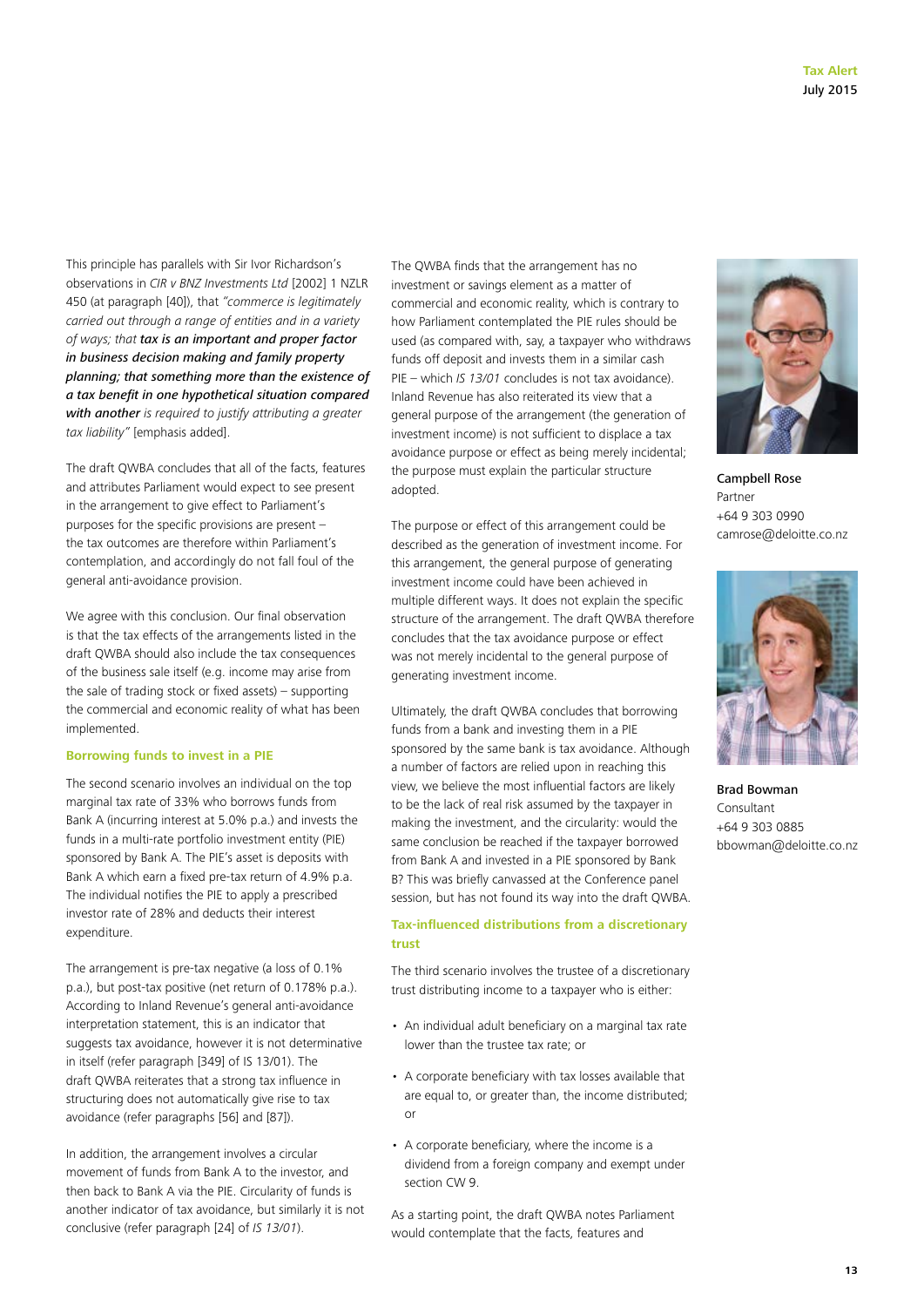attributes present in an arrangement involving beneficiary income would include the existence of a valid trust (including satisfying the necessary prerequisites in the formation of the trust), and the trustees of the trust acting in accordance with the trust deed and general trust law.

The draft QWBA effectively goes on to observe that if the recipient beneficiary is validly entitled to a distribution, the distribution is properly effected and the recipient does actually benefit from the distribution, then the commercial and economic reality of the arrangement is the same as its legal form (i.e. a distribution of income to a beneficiary as beneficiary income). Again, this is what Parliament contemplates for the trust rules. On this basis, the arrangement's tax outcomes are not tax avoidance.

We agree with the draft QWBA's conclusion. This is welcome guidance given that the distribution of income by trustees of discretionary trusts to a variety of beneficiaries, including by reference to their tax profile, is widespread and common-place in New Zealand – which is notorious for its proliferation of trusts.

However, we do not agree with all aspects of the draft QWBA's analysis, and it does leave open some significant questions:

- The draft QWBA contemplates a "solvent" corporate beneficiary with tax losses available to it. The scenario discussed at the CAANZ Tax Conference did not involve a solvent beneficiary and, in practice, a beneficiary with tax losses is quite likely to be insolvent (or barely solvent). If the corporate beneficiary is owned by a beneficiary or beneficiaries of the trust, it is quite plausible that the trustee would consider it entirely appropriate to distribute funds to the corporate in order to bolster its balance sheet – to put it in a better position to continue to trade, or assist it to satisfy bank covenants, or to enable it to repay debt (etc). It is difficult to see how this additional factual feature should make any difference to the anti-avoidance analysis. Indeed, it seems axiomatic that the beneficiary in such circumstances clearly is "benefiting" from the distribution. This should be revisited in the finalised QWBA.
- The QWBA refers to distributions within six months of the income year-end constituting beneficiary income. A relatively recent law change extended the six month time limit to the earlier of (a) the date on which the trustee actually files the return of income or (b) the

date by which the trustee must file the return: in practice it is often greater than six months.

- The draft QWBA correctly states that a valid declaration or resolution by a trustee allocating income to a beneficiary will be sufficient for an amount to be "paid" (see  $[77]$  – at  $[78]$  it is confirmed that physical payment is not required). Despite this, in the context of its avoidance analysis the draft QWBA appears to place significance on whether distributions are actually received by beneficiaries (see [82], [91] and [92]). In our view actual cash payment/receipt is not a fact, feature and attribute that Parliament contemplated to be present in an arrangement involving beneficiary income. Given that a valid and binding trustee resolution creates a receivable/subtrust in the beneficiary's favour, which can be dealt with by them for their benefit, we consider that this aspect of the draft QWBA needs to be modified when it is finalised.
- Linked to the "paid" point, the draft QWBA suggests that journal entries may function to "pay" or otherwise effect a distribution (refer [91] and [92]). This is not correct, and appears to implicitly (and, we consider, wrongly) suggest that a journal entry 'in combination' with other features may lead to a tax avoidance conclusion. A journal entry is simply an accounting entry recording a transaction that has already occurred. The journal entry is not the "payment" of the distribution; it simply records that the beneficiary has a beneficial interest in an amount equal to the distribution that has already occurred by virtue of the trustee's declaration or resolution. This should be corrected in the finalised QWBA.
- Disappointingly, the draft QWBA is silent on what factual variations in this scenario would give rise to tax avoidance (or, at least, Inland Revenue scrutiny). It would not be difficult to non-exhaustively list some of these in terms of what Inland Revenue have encountered in practice. If Inland Revenue published anonymised Disputes Review Unit reports (whether taxpayer favourable or unfavourable), then this would go a long way to inform taxpayers and their advisers of broadly what factual features of arrangements are likely to be considered problematic (or not) in the avoidance analysis.

Inland Revenue's deadline for comment on the draft QWBA is 23 July 2015. If you have any comments or if you wish to discuss the draft QWBA, please contact your usual Deloitte advisor.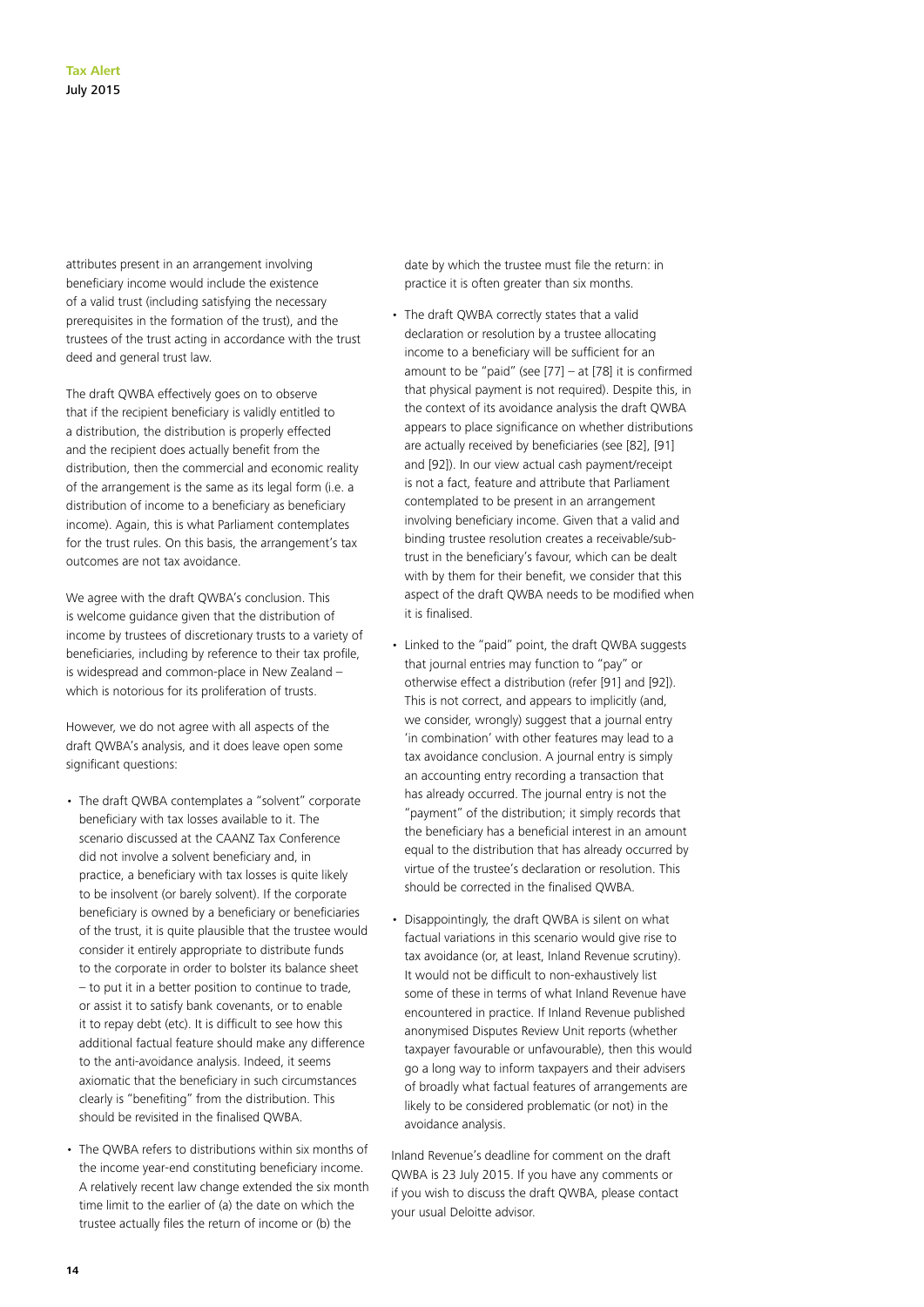# Take care when transferring funds from a UK pension plan

*By Andrea Scatchard*

Have you lived and worked in the UK? If so then you probably have funds sitting in a UK pension plan.

Historically foreign pension plans caused numerous, often very costly, headaches for individuals in New Zealand as the tax rules often taxed unrealised increases in the plan's value even if the funds were locked in and unable to be accessed to pay the New Zealand tax. The rules were changed from 1 April 2014 to simplify the New Zealand tax treatment and encourage a higher level of compliance. From that date, individuals are taxed only at the point that they withdraw from their foreign pension plan, including transferring the interest to a New Zealand or Australian scheme.

The amount that is taxable in New Zealand depends on how long the individual has been present in New Zealand at the time of withdrawal or transfer, with the added bonus that new migrants (or returning residents who accrued their rights in the foreign scheme whilst a non-resident) are generally able to utilise a four year window and move their pension plans into New Zealand tax free within that initial period. This tax free New Zealand treatment can be very attractive, but there is a catch, and it's a big one. Individuals must be very careful where they transfer their funds to in New Zealand otherwise they could face a UK tax liability of up to 55% of the value transferred. UK pension plans can only be transferred to QROPS (qualifying recognised overseas pension schemes) and these must be approved by Her Majesty's Revenue and Customs (HMRC).

From April 2015 the list of New Zealand QROPS has been significantly reduced. Kiwisaver schemes no longer qualify as QROPS because they allow withdrawals before the age of 55 for first home purchasers and in certain financial hardship situations, which are not allowed by HMRC. The relevant list of New Zealand approved QROPS is generally available on the UK HM Revenue & Customs Website, however, the list of available QROPS schemes is currently undergoing further review by the UK HM Revenue & Customs and is due to be re-published shortly. It is therefore important that you check carefully with any NZ QROPS provider to ensure that they are still able to facilitate a pension transfer; otherwise you face the risk of your funds being returned to your UK scheme. This is particularly relevant if you currently have a transfer underway.

If you have a UK pension plan and are looking to transfer it to New Zealand, make sure you do your homework and seek professional tax and financial advice before proceeding. Also be aware that the transfer process can take some months to implement so if you qualify for the transitional resident four year exemption and are considering transferring your pension plan within the four year period you should start talking to your advisers at least six months before your exemption period expires.

For more information please contact your usual Deloitte adviser.



Andrea Scatchard Associate Director +64 7 838 4808 ascatchard@deloitte.co.nz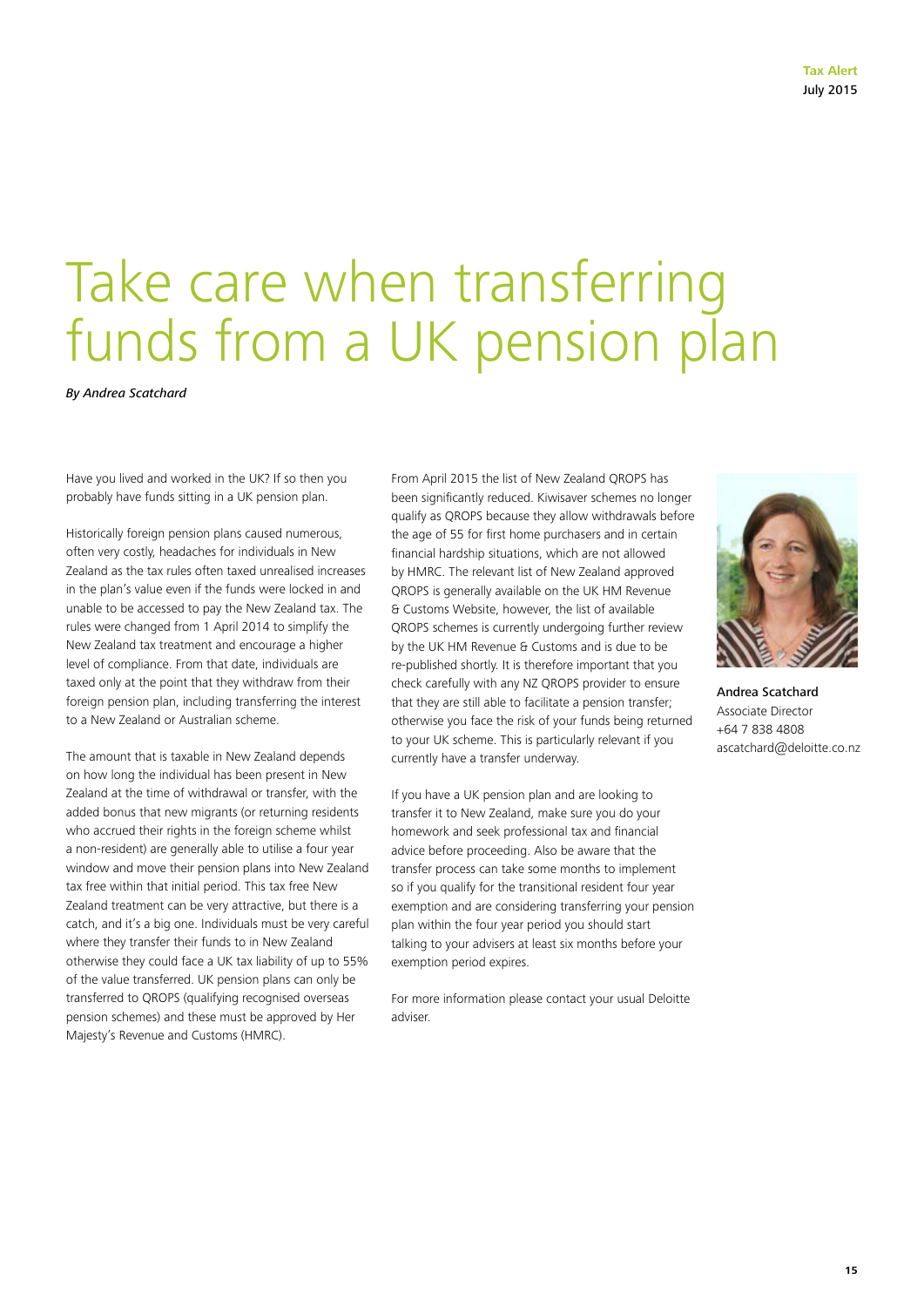# New tax bill – the start of the business transformation process



Earlier this week, a new tax bill *(the Taxation (Transformation: First Phase Simplification and other Measures) Bill)* was introduced which paves the way for the Business Transformation and modernisation of the tax system project. The bill includes measures that will make communication easier with Inland Revenue, simplify some tax rules and allow the Inland Revenue to share information with other government departments in certain situations.

The key measure is a new communications framework in the Tax Administration Act 1994 which provides for varying levels of communication ranging from informal telephone conversations to

electronic communication or delivery (via website, email or other means) to more formal notification methods requiring paper or original documents.

Currently most communication under tax legislation is paper-based (i.e. must be in writing) or must be delivered by post which has become outmoded in today's electronic age. As a consequence, much of the bill replaces outmoded language throughout the various tax acts.

The new rules allow for new modes of communication so that as new technologies emerge, the legislation can be future proofed to a degree. An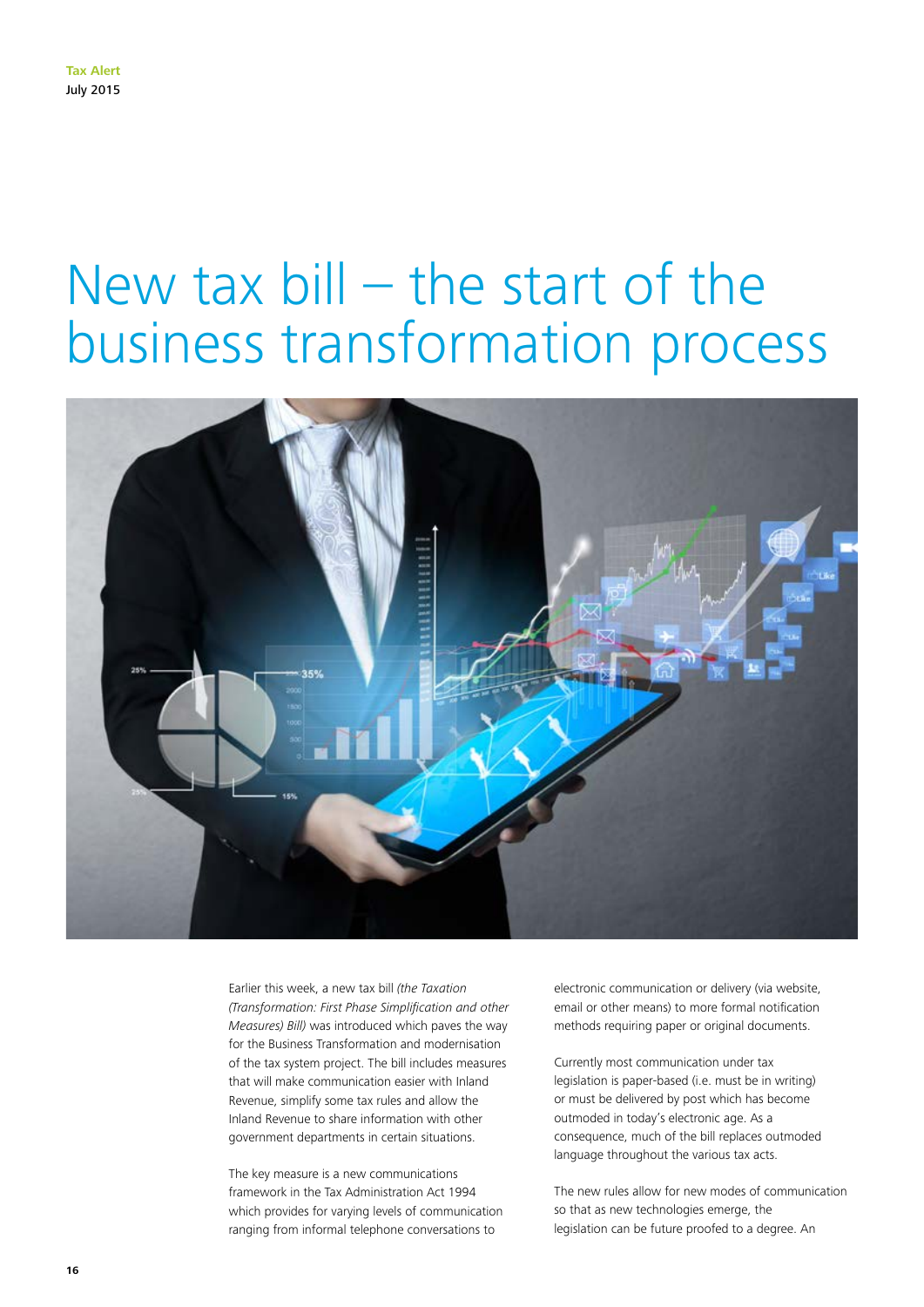amendment will also allow for documents to be signed with a digital or electronic signature.

These rules will apply from the date of enactment (likely to be later in 2015).

### **Collection of tax on employee share schemes**

The bill also slips in a key change regarding the collection of tax on employee share schemes. Readers will recall that earlier this year, the Government consulted on this issue **[\(see our April 2015 Tax Alert\).](http://www2.deloitte.com/nz/en/pages/tax-alerts/articles/collection-of-tax-on-employee-share-schemes-examined.html)** Employee share schemes, where employers offer shares in the company to employees, are often used to encourage staff retention and motivation. The value of the benefit from these schemes is treated as an income substitute under the current tax rules, but unlike most employment income, is not currently subject to PAYE. Instead, employees who receive share scheme benefits must file a tax return and account for the tax on the value of the benefit themselves which can be problematic.

Following consultation, the bill proposes to allow an employer to choose to withhold tax on any employment income an employee receives under a share purchase agreement using the PAYE system. Submitters generally preferred the PAYE option and submitted that an elective approach was preferred.

However, all employers will be required to disclose the value of any benefits an employee receives under a share employee agreement via the employer monthly schedule (whether or not PAYE is withheld). In other words, where the employer decides to leave it up to the employee to pay their own tax on any benefit, this must be disclosed and Inland Revenue will be on notice to ensure the employee has included this in his or her own tax return.

These changes will apply from 1 April 2017 to employment income received on or after this date.

# **KiwiSaver**

Rules are being amended to improve the service provided to members when transferring from one scheme to another by expanding the



current information sharing provision. The bill also proposes that minors, who have been incorrectly enrolled into KiwiSaver, be allowed to opt out before their 19th birthday.

#### **FIF exemption simplification for ASX**

The bill amends the FIF exemption for certain share investments listed on the Australian Stock exchange (ASX) for attribution under the foreign investment fund regime. The bill removes the requirement that shares must be listed on an approved index under the ASX operating rules and replaces it with a requirement that the shares are in a company listed on the ASX. This will remove the considerable uncertainty and administrative issues in practice as companies move on and off this list each year. Taxpayers should be able to better self-assess their compliance as it will be easier to check whether they are simply listed on the ASX given this is publicly available.

Once the bill has had its first reading, it will be referred to a select committee and at that time a submission date will be set.